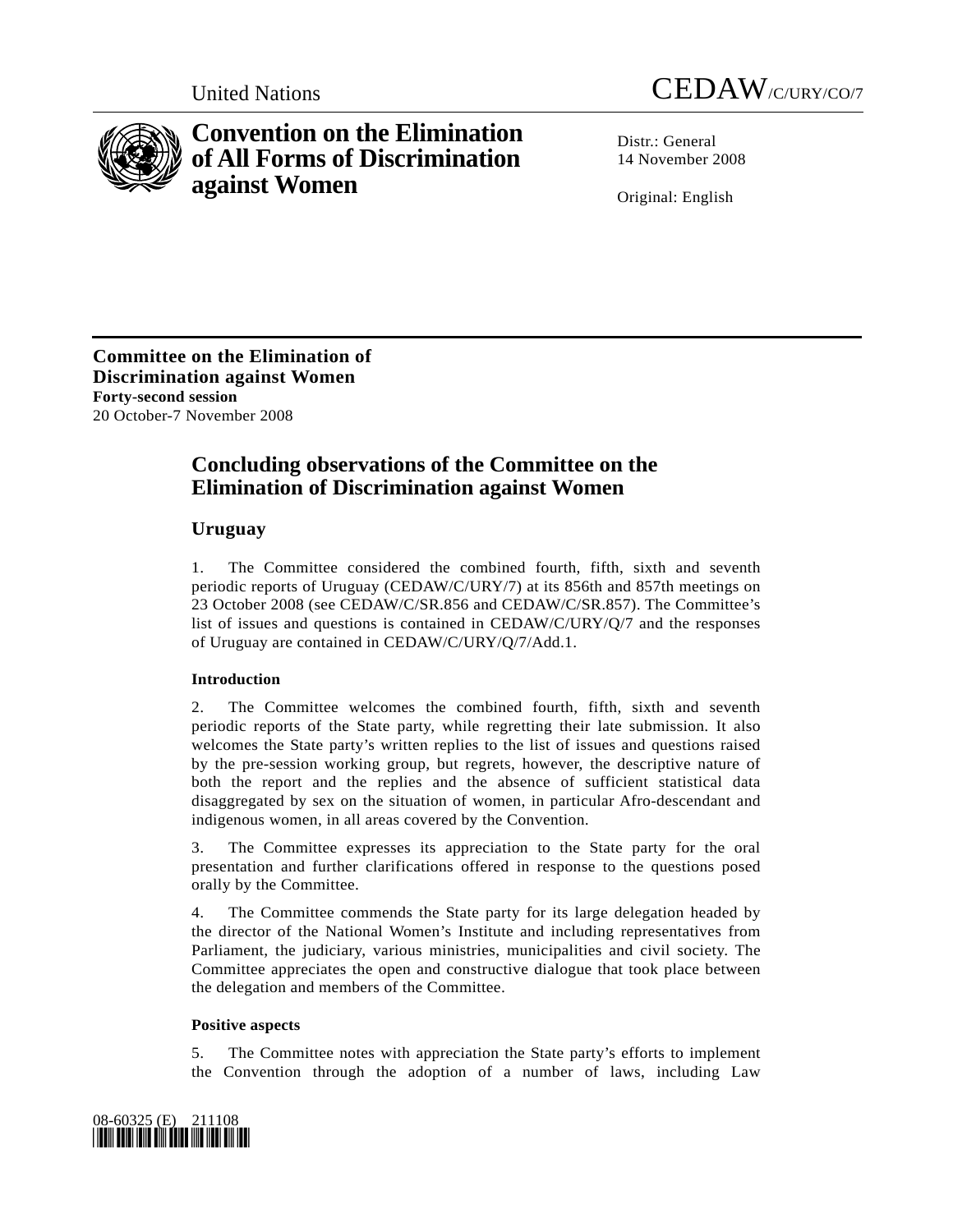No. 18.104 on equality of rights and opportunities between men and women; Law No. 17.514 on the prevention, early detection and eradication of domestic violence; Law No. 18.065 on domestic service; the Code on Childhood and Adolescence (Law No. 17.823); and Law No. 18.214 on personal integrity of children and adolescents.

6. The Committee welcomes the adoption of several plans and programmes to promote the status of women, in particular, the First National Plan for Equality of Opportunities and Rights (2007-2011) and the National Plan to combat domestic violence (2004-2010).

7. The Committee notes with satisfaction the establishment of the National Women's Institute (INAMU) as the national mechanism for the advancement of women, which has a clearer mandate and greater visibility than its predecessor, the National Institute for Family and Women's Affairs.

#### **Principal areas of concern and recommendations**

8. **The Committee recalls the State party's obligation to systematically and continuously implement all the provisions of the Convention and views the concerns and recommendations identified in the present concluding comments as requiring the State party's priority attention between now and the submission of the next periodic report. Consequently, the Committee urges the State party to focus on those areas in its implementation activities and to report on action taken and results achieved in its next periodic report. It calls on the State party to submit the present concluding comments to all relevant ministries and to Parliament so as to ensure their full implementation.** 

#### **Parliament**

9. While reaffirming that the Government has the primary responsibility and is particularly accountable for the full implementation of the State party's obligations under the Convention, the Committee stresses that the Convention is binding on all branches of Government and invites the State party to encourage its national Parliament, in line with its procedures, where appropriate, to take the necessary steps with regard to the implementation of these concluding observations and the Government's next reporting process under the Convention.

#### **Legal status of the Convention and definition of discrimination**

10. While noting that the Constitution enshrines the principle of equality between men and women, the Committee remains concerned at the absence of direct and clear incorporation of the Convention and of a specific definition of discrimination against women in accordance with article 1 of the Convention in domestic legislation. It regrets, in particular, that the recently adopted Law No. 18.104 on the equality of rights and opportunities between men and women does not incorporate such a definition. It recalls that the absence of such a specific provision with a definition of discrimination against women, which encompasses both direct and indirect discrimination in both the public and private sphere, constitutes an impediment to the full application of the Convention in the State party.

11. **The Committee calls on the State party to take urgent steps to fully incorporate the Convention and the definition of discrimination against women,**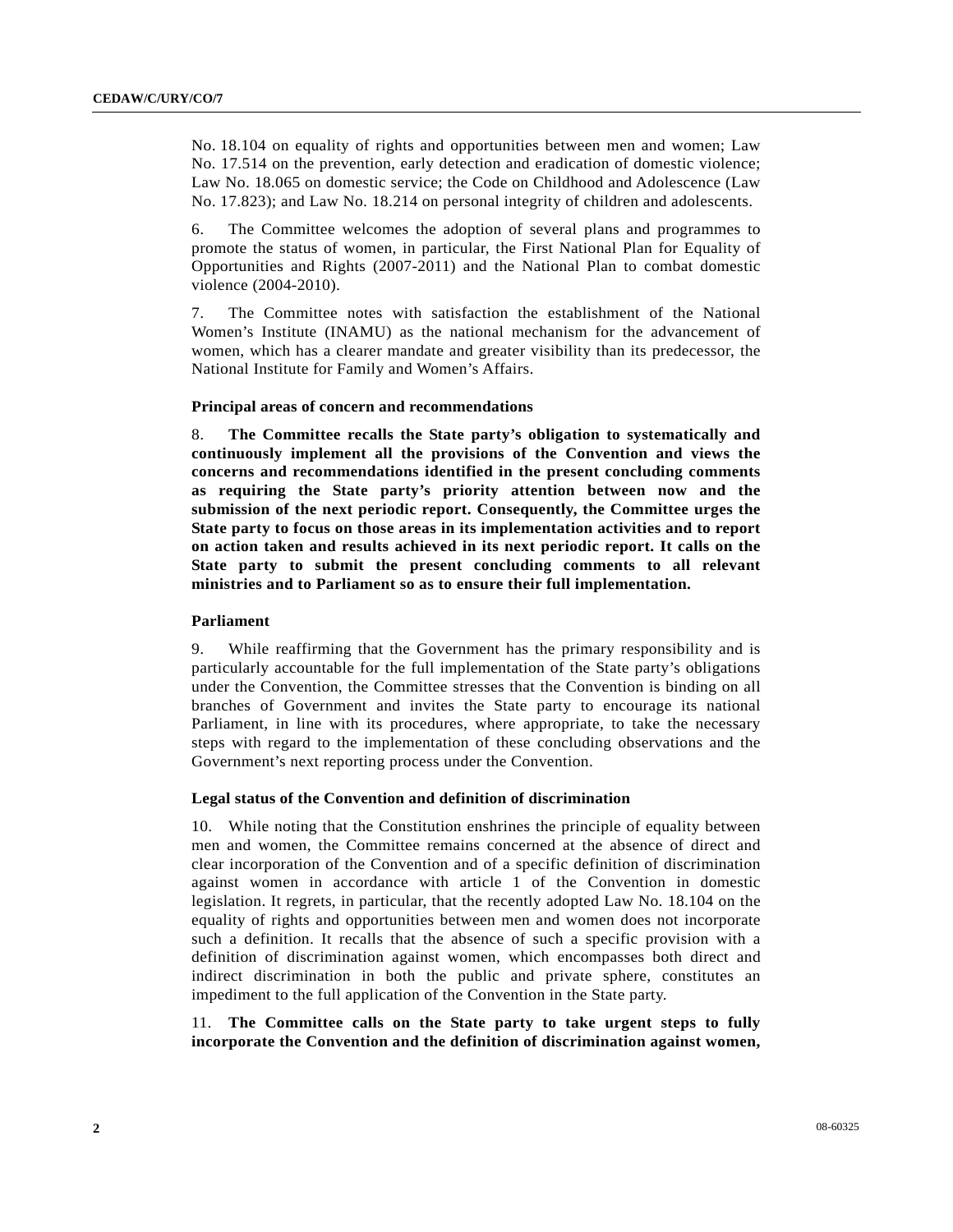**as contained in article 1 of the Convention, into domestic legislation and to report on progress made in this regard in its next periodic report.** 

#### **Visibility of the Convention and Optional Protocol**

12. While commending the establishment of the Tripartite Commission on Equal Opportunity and Treatment in Employment to deal with complaints of sexual harassment at work, the Committee regrets the poor knowledge of the Convention and the Optional Protocol in Uruguay. It also regrets the general absence of information on existing judicial remedies for the protection and enjoyment of women's rights and on the use of such remedies.

13. **The Committee recommends the adoption of awareness-raising campaigns and trainings for judges and legal professionals. It reiterates its previous recommendation (A/57/38, part I, para. 189) that the State party include more information in its next periodic report on the mechanisms and procedures available to women for the protection and promotion of their rights.** 

#### **Temporary special measures (article 4, para. 1)**

14. The Committee notes with regret that no temporary special measures are in place to accelerate de facto equality between men and women and to improve the situation of women's rights in the State party, in particular with regard to women in the workplace and the participation of women in politics.

15. **The Committee urges the State party to adopt and implement, in accordance with article 4, paragraph 1, of the Convention and the Committee's general recommendation 25, temporary special measures, with an emphasis on the areas of employment of women and participation of women in public life.** 

#### **National machinery for the advancement of women**

16. The Committee notes the important role played by INAMU in advancing gender equality and women's rights in Uruguay and welcomes the increase in human and financial resources assigned to the Institute and the progressive extension of its territorial coverage. However, the Committee remains concerned that INAMU's capacity to carry out its mandate effectively is limited by the fact that it is not institutionally autonomous and that the State contribution to its budget is insufficient. The Institute's limited territorial coverage is also a matter of concern to the Committee.

17. **The Committee recommends that the State party ensure that INAMU enjoys greater autonomy and that it has an adequate and independent budget to carry out its mandate in an effective and sustainable manner. The Institute's presence throughout the territory of Uruguay should also be ensured.** 

#### **The principle of equality**

18. The Committee notes with concern that certain provisions of the Penal Code, in particular those contained in title X, entitled "Crimes against decency and the family order", discriminate against women by retaining concepts such as modesty, virtue and public scandal in the characterization of sexual offences. The Committee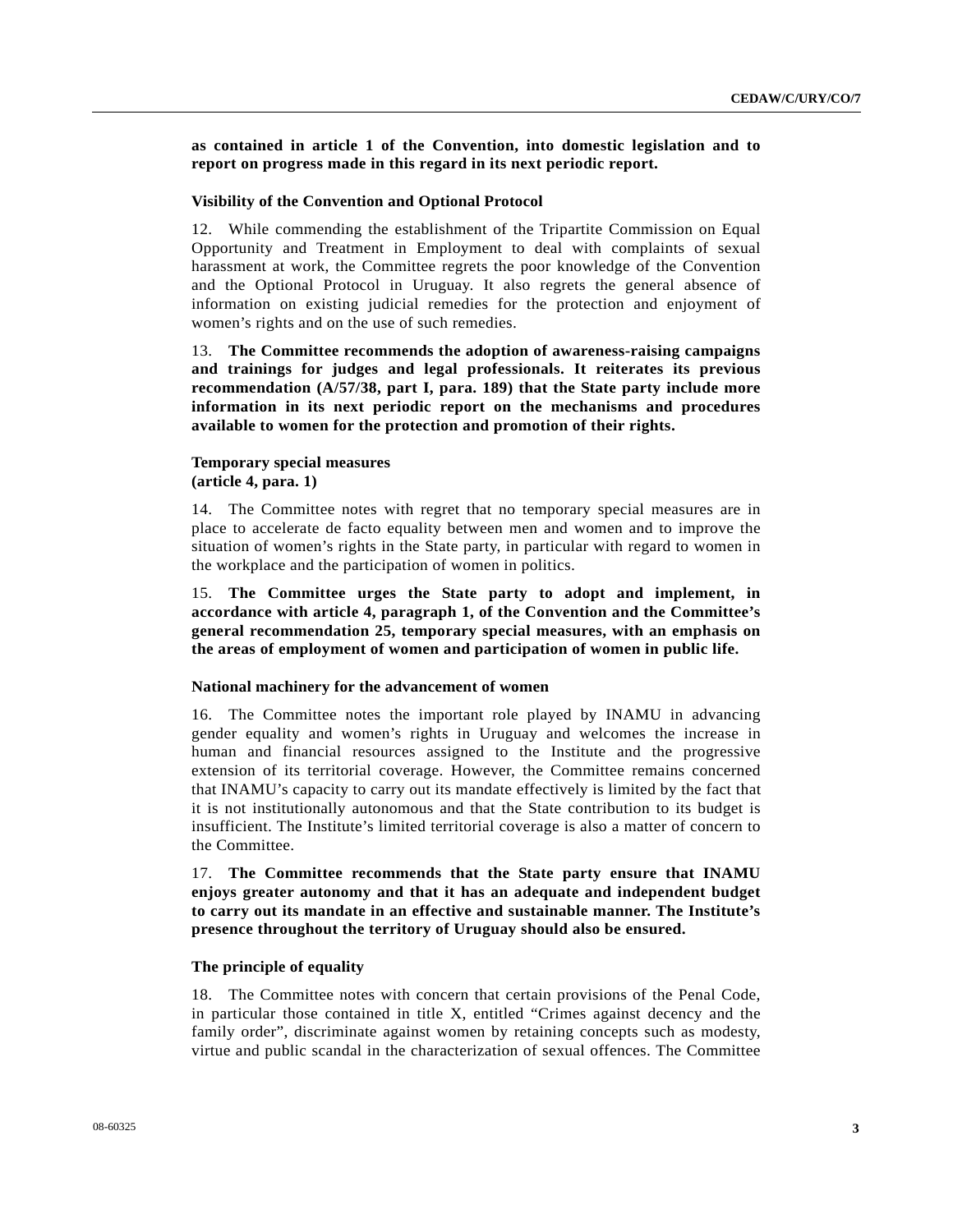regrets that the draft reform of the Penal Code, submitted to the Senate in September 2005, is still to be adopted.

19. **The Committee urges the State party to speed up the process of adoption of the draft reform of the Penal Code and to repeal these articles of the Penal Code without delay in order to bring the Code into line with the Convention and the Committee's general recommendations 19 and 24.** 

#### **Stereotypes, cultural practices**

20. While welcoming training and awareness-raising activities introduced by the State party for media operators and education professionals on the specific issue of violence against women, the Committee remains concerned at the persistence of stereotypes relating to the role of women in the family and society and at deeprooted attitudes and conducts based on the assumed superiority of men in the public and private spheres.

21. **In line with the Committee's previous recommendation (A/57/38, part I, para. 193), the Committee recommends that the State party adopt urgent measures to eliminate social stereotypes in Uruguay, in particular by strengthening its awareness-raising programmes aimed at the media and education professionals and extending them to law enforcement officers and officials in the judicial system.**

#### **Violence against women**

22. The Committee commends the various legislative and policy measures taken by the State party to address domestic violence. However, it regrets the lack of information on the effective impact of such measures and the general gaps in data collection on all forms and manifestations of violence against women. The Committee further regrets the lack of support services for victims of domestic violence, including shelters and counselling services.

23. **The Committee encourages the State party to study the impact and effectiveness of its mechanisms to address domestic violence and establish a system for the regular collection of statistical data on domestic violence, disaggregated by sex and type of violence and by the relationship of the perpetrators to the victims. The State party should establish accessible shelters and crisis centres for female victims of violence and ensure that if a victimized woman agrees to reconcile with the perpetrator, counselling services are provided to the perpetrator and the victims and the situation is monitored to prevent further abuse. Training and awareness-raising programmes should be offered to judicial personnel, law enforcement officials and members of the legal and health professions. The Committee further encourages the State party to strengthen its collaboration with civil society and non-governmental organizations with respect to violence against women.** 

24. The Committee notes with appreciation that Law No. 17.938 of January 2006 abolished articles 116 of the Criminal Code and 23 of the Code of Criminal Procedure, which provided that charges for a crime of rape be withdrawn if the perpetrator married the victim. However, it regrets that the State party has failed to criminalize marital rape.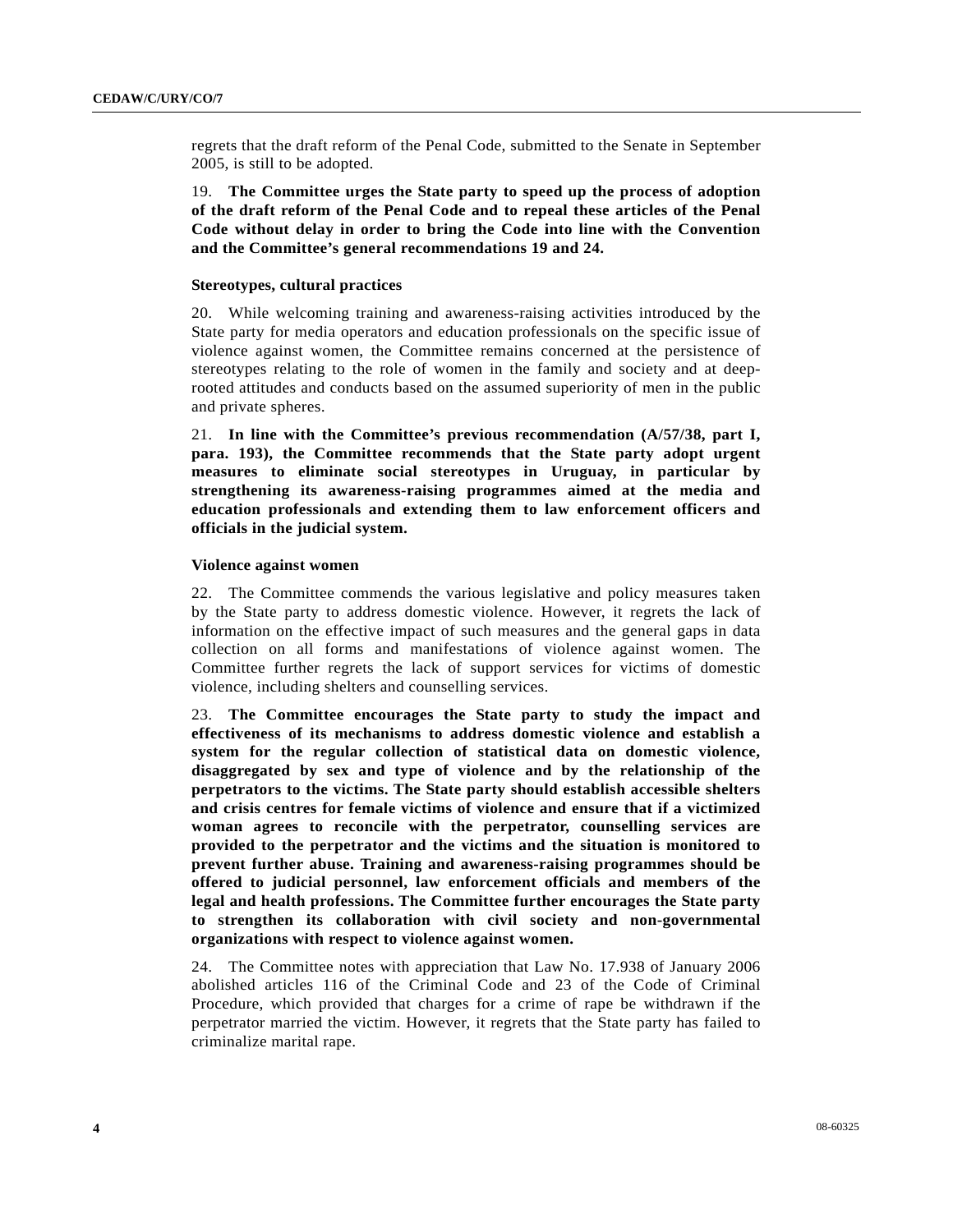#### 25. **The Committee recommends that the State party criminalize marital rape, defined on the basis of lack of consent of the wife.**

26. While noting the creation of four specialized Family Courts in the department of Montevideo, which deal predominantly with cases of domestic violence, the Committee notes with concern that these courts are overwhelmed and that merely 4 per cent of domestic violence cases are ultimately referred to criminal courts.

27. **The Committee recommends that the State party allocate sufficient financial and human resources to family courts to ensure their proper functioning. The State party is encouraged to increase the number of family courts, especially outside the capital, to afford full judicial coverage throughout the State territory.**

#### **Trafficking**

28. While welcoming the State party's participation in the 2006 MERCOSUR action plan against trafficking and the 2007 national action plan for the eradication of commercial and non-commercial sexual exploitation, the Committee is deeply concerned about the persistence of trafficking in women and girls from and into the State party for the purposes of sexual exploitation. It regrets that there are no official records or statistical data and that no research has been undertaken to assess the incidence of this phenomenon. The Committee is also concerned at the lack of sufficient and effective measures to address trafficking in human beings.

29. **The Committee urges the State party to intensify its efforts to combat trafficking in women and girls, study its scope, causes, consequences and purposes, and systematically compile information with a view to formulating a comprehensive strategy that includes measures of prevention, prosecution and punishment of offenders, as well as measures to protect and rehabilitate victims and reintegrate them into society. It also recommends that the State party conduct nationwide awareness-raising campaigns on the risks and consequences of trafficking targeted at women and girls and train law enforcement, migration and border police officials on the causes, consequences and incidence of trafficking in women and girls. The Committee requests that the State party carefully monitor the impact of measures taken and provide information on the results achieved.**

#### **Political participation and participation in public life**

30. While noting the State party's initiatives to promote participation of women in public life, the Committee is concerned that women continue to be underrepresented in public and political life and that the number of women represented in Parliament decreased from 11.5 per cent to 10.8 per cent with the 2004 elections.

31. **The Committee urges the State party to heed its previous recommendation (A/57/38, part I, para. 201) that it take appropriate action and implement broad strategies, including temporary special measures under article 4, paragraph 1, of the Convention, and the Committee's general recommendation 25, with a view to promoting greater participation by women in public life, particularly in decision-making and promoting changes in attitudes and perceptions, held by both women and men, as regards their respective roles in the household, the family, at work and in society as a whole. The Committee**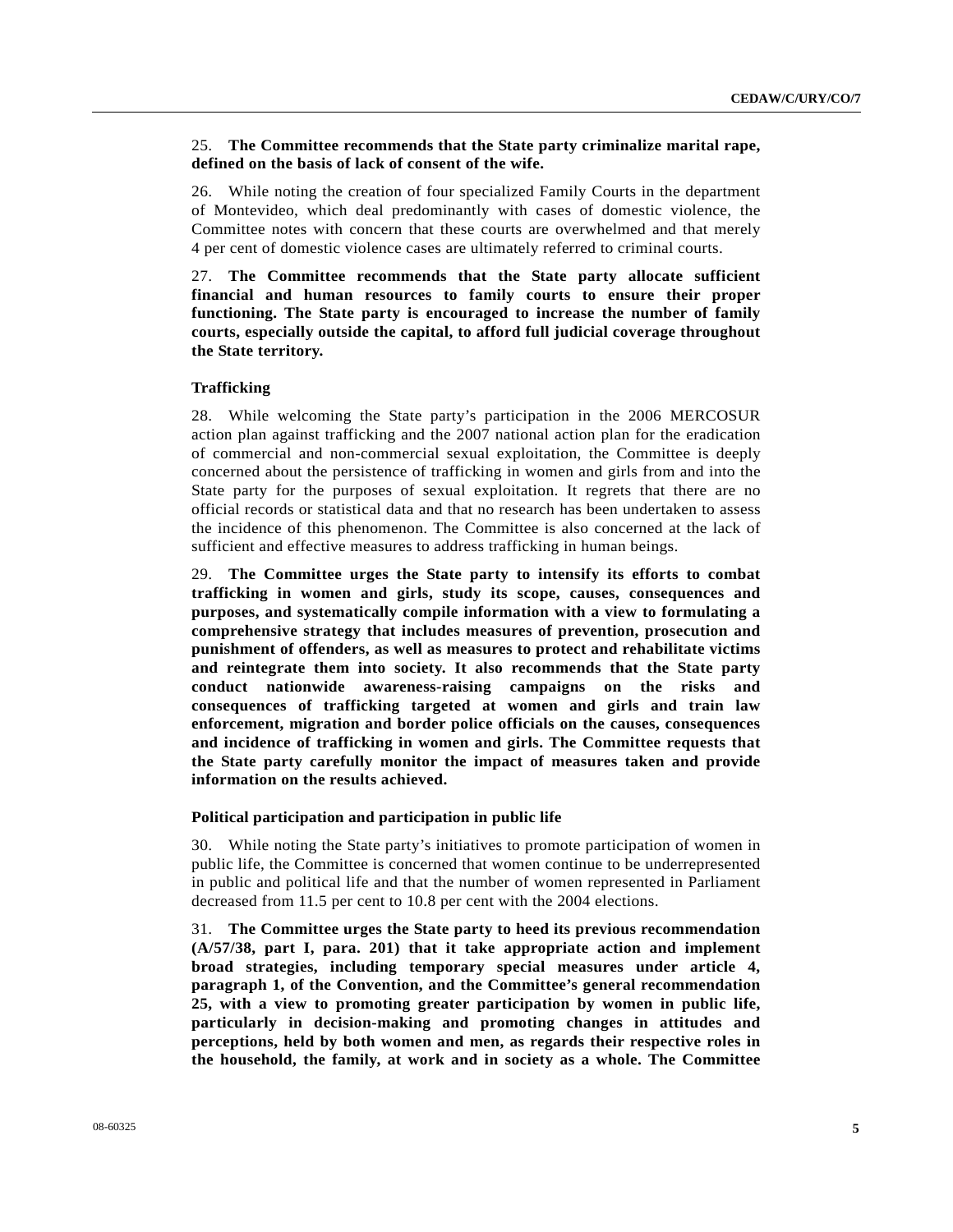**calls on the State party to speed up adoption of draft laws on quotas and on political parties. It encourages the State party to provide training programmes for women, including indigenous and Afro-descendent women, in order to strengthen their roles in leadership and decision-making positions in society.** 

#### **Education**

32. While noting that attendance at primary school is universal in the State party, the Committee is concerned about the current high repetition rate of girls in primary school and high drop-out rates in secondary school, especially among rural and Afro-descendant women.

33. **The Committee encourages the State party to introduce temporary special measures, in accordance with article 4, paragraph 1, of the Convention and the Committee's general recommendation 25, to reduce and eliminate high dropout and repetition rates of girls at primary and secondary levels of education and include incentives for parents to send girls to school.** 

#### **Employment**

34. The Committee notes with concern that, despite their high level of education, Uruguayan women continue to suffer from higher rates of underemployment and unemployment, including in rural areas, and that women are segregated in employment sectors with low wages. The Committee is further concerned at the persistence of a significant salary gap in the private sector and at insufficient understanding of the principle of equal pay for work of equal value. It regrets the State party's statement that no national programmes are in place to prevent discrimination against women in the workplace and that it is therefore not possible to assess the impact on specific unemployment indicators, pay levels or pay gaps between men and women.

35. **The Committee reiterates its recommendation (A/57/38, part I, para. 199) that the State party should take action to eliminate discrimination in employment and occupational segregation. The Committee urges the State party to enact appropriate legislation that guarantees the principle of "equal pay for work of equal value", in line with article 11 (d) of the Convention. The State party should include in its next periodic report sex-disaggregated data on wages, pensions and social security rights.** 

36. While welcoming the adoption of the Domestic Service Act, the Committee notes with concern that no assessment has been made of the impact of this law. The Committee is also concerned that a high percentage of female domestic workers are excluded from the State party's social security scheme.

37. **The Committee calls on the State party to ensure effective implementation of the Domestic Service Act and to provide information on its implementation in its next periodic report. The State party should also ensure formalization of the status of domestic workers in relation to social security.** 

#### **Health**

38. The Committee remains concerned at the high pregnancy rates among teenage girls and young women. It also remains concerned at the high incidence of maternal mortality, the leading cause of which is the practice of unsafe abortion. The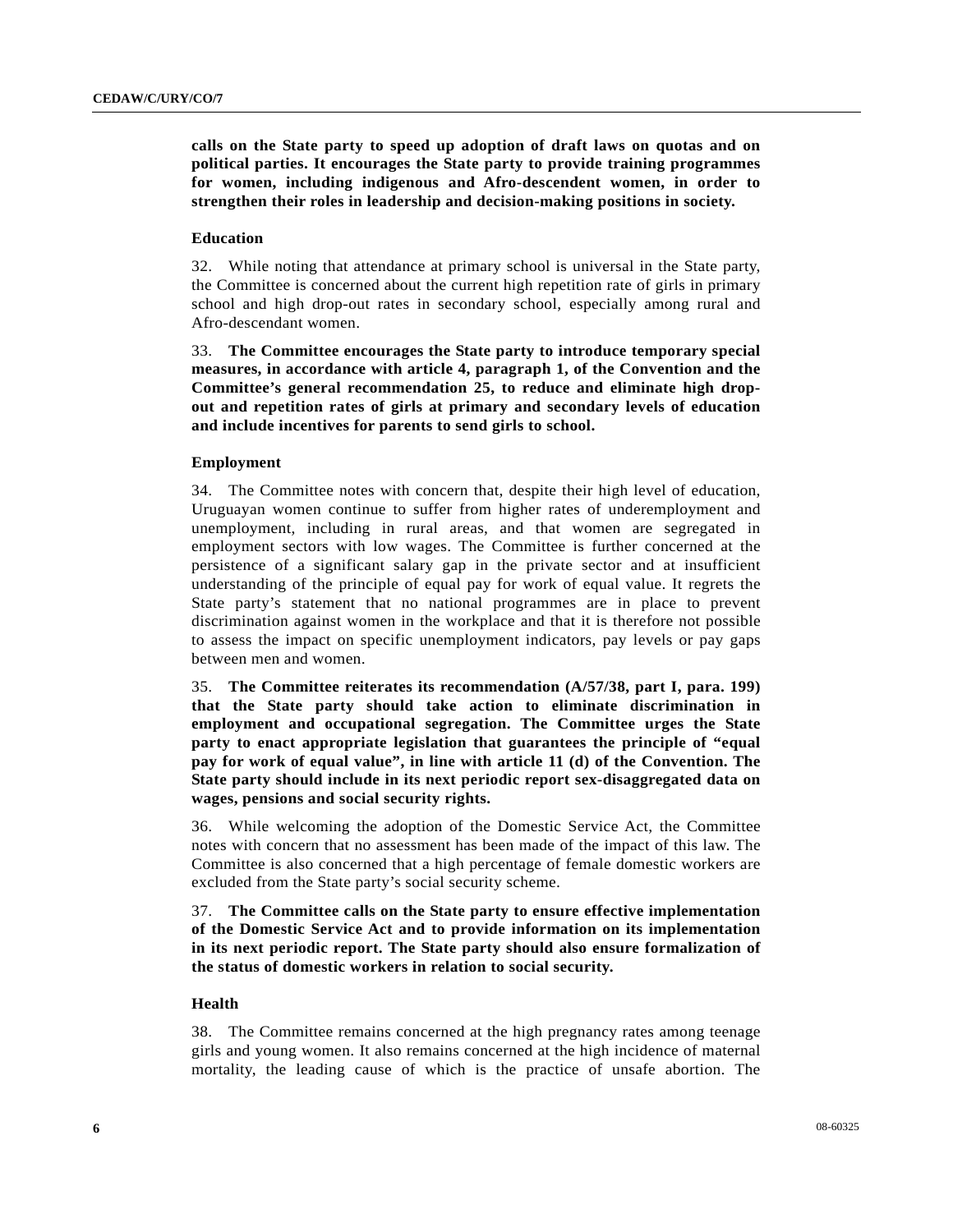Committee regrets that no strategies for the reduction of maternal mortality have been developed and that maternal health policies do not include attention to complications arising from unsafe abortion.

39. **The Committee recommends that the State party adopt and implement effective measures to prevent unsafe abortion and its impact on women's health and on maternal mortality. It calls upon the State party to strengthen sexual education programmes and quality coverage by media and sexual and reproductive health services with a view to ensuring that women and men can make informed choices on the number and spacing of children.**

40. The Committee is concerned about the recent increase in the prevalence of HIV/AIDS among Uruguayan women and the absence of a strategic national plan to address this issue or measures for care of women and girls infected with HIV/AIDS.

41. **The Committee urges the State party to take comprehensive measures to combat the HIV/AIDS pandemic, to take strong preventive measures and to ensure that women and girls infected with HIV/AIDS are not discriminated against and are given appropriate assistance.** 

#### **Rural women**

42. The Committee is concerned about the situation of rural women in Uruguay, who suffer from higher levels of poverty, lower wages, higher unemployment and underemployment rates and higher drop-out rates than the urban population. The Committee is particularly concerned about the absence of any public institution or policy for rural women, including in respect to employment, health and education.

43. **The Committee requests the State party to provide more information and data on the situation of rural women in its next periodic report. The Committee recommends that the State party develop comprehensive policies and programmes aimed at the economic empowerment of rural women, ensuring their access to training, productive resources and capital, as well as to healthcare services and social security.** 

#### **Minority women**

44. The Committee regrets that insufficient information has been provided on the situation of indigenous and Afro-descendant women in the State party, who are disproportionally affected by poverty and suffer from multiple discrimination based on gender and ethnic origin. The Committee further regrets the absence of any proactive measures to promote the rights of minority women.

45. **The Committee urges the Sate party to take effective measures, including temporary special measures, to eliminate discrimination against minority women. It calls on the State party to recognize minority women's contributions to the economy by collecting sex-disaggregated data on rural production and to ensure the incorporation of a gender perspective in all development programmes, with special attention to minority rural women. The Committee reiterates its previous request (A/57/38, part I, para. 209) that the State party include information on the situation of minority women in its next periodic report.**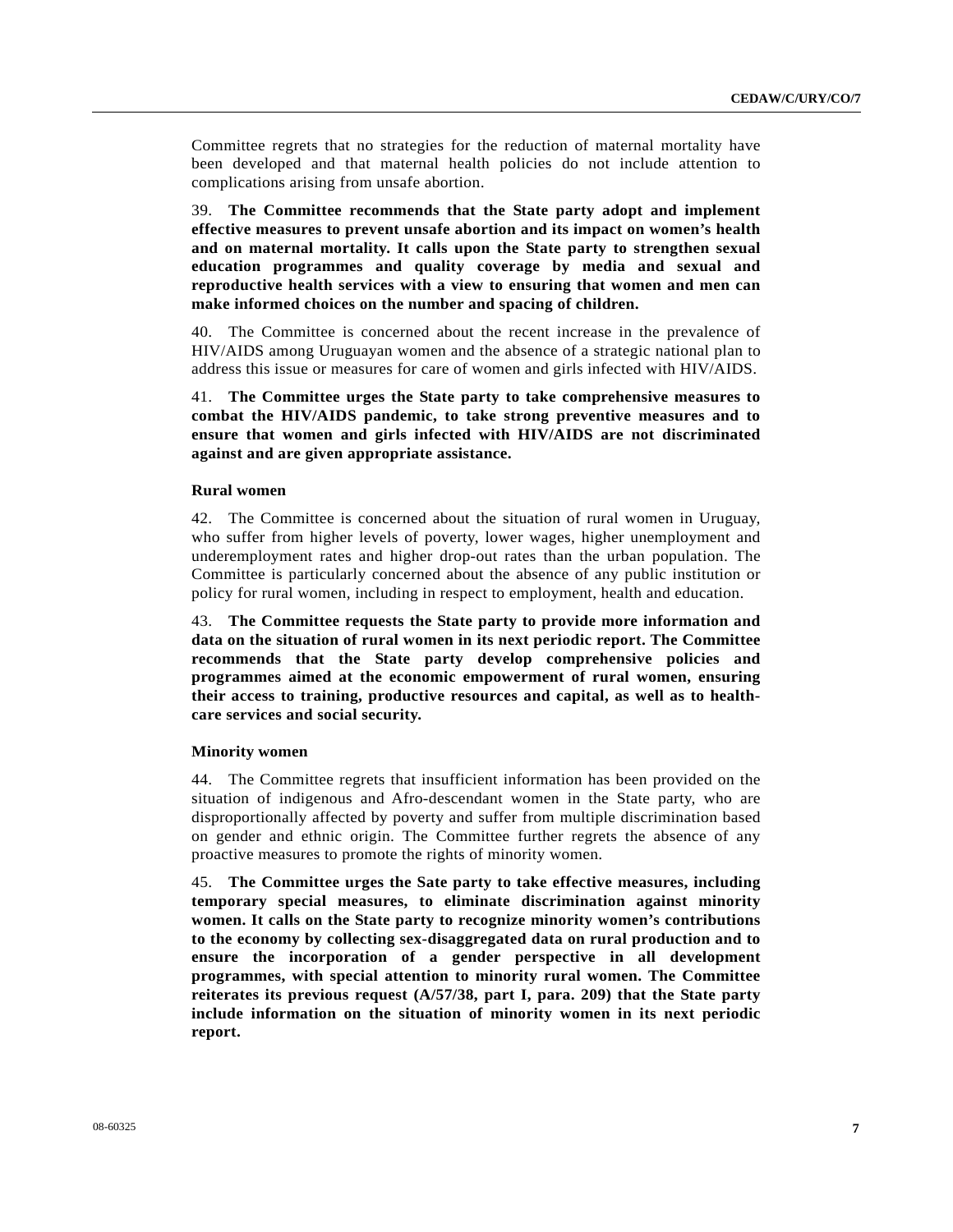#### **Family relations**

46. The Committee is seriously concerned that the Civil Code continues to contain provisions that discriminate against women with regard to family and marriage, in particular those establishing the minimum age for marriage, the prohibition of widowed or divorced women from remarrying for a period of 300 days from the death of the husband or the date of the divorce and the withholding of alimony from women who lead a "disorderly life". The Committee regrets that the Code on Childhood and Adolescence has failed to modify the very low minimum age for marriage, which continues to be set at 12 for girls and 14 for boys, which is in contradiction to article 16, paragraph 2, of the Convention.

47. **In line with the Committee's previous recommendation (A/57/38, part I, para. 205) and the Committee on the Rights of the Child's recommendation (CRC/C/URY/CO/2, para. 26), the State party is called upon to eliminate discriminatory legal provisions in matters relating to family and marriage in order to bring its legislation into line with the Convention. In particular, the State party should raise minimum age of marriage for both men and women to 18 years, in line with article 16, paragraph 2, of the Convention, the Committee's general recommendation 21 and article 14 of the Convention on the Rights of the Child.**

48. While welcoming the adoption of the Code on Childhood and Adolescence, which contains a number of anti-discrimination provisions, the Committee is concerned that this Code retains the differentiation and stigmatization of children born out of wedlock.

49. **Further to the recommendations of the Committee on the Rights of the Child (CRC/C/URY/CO/2, para. 28), the Committee encourages the State party to eliminate discrimination against children born out of wedlock without delay. It encourages the State party to include in its next report information on the situation of single women with children born out of wedlock and measures taken to ensure that their rights are protected.**

#### **Data collection and analysis**

50. While noting the provision of substantial information in the annexes to the report, the Committee expresses concern about the insufficient sex-disaggregated statistical data in the report.

51. **The Committee recommends that the State party prepare a comprehensive compilation and analysis of sex-disaggregated data and urges the State party to include such statistics and data in the text of its next report rather than as annexes to the report.** 

 **Follow-up to the Beijing Declaration and Platform for Action** 

52. **The Committee urges the State party to utilize fully, in the implementation of its obligations under the Convention, the Beijing Declaration and Platform for Action, which reinforce the provisions of the Convention, and requests the State party to include information thereon in its next periodic report.**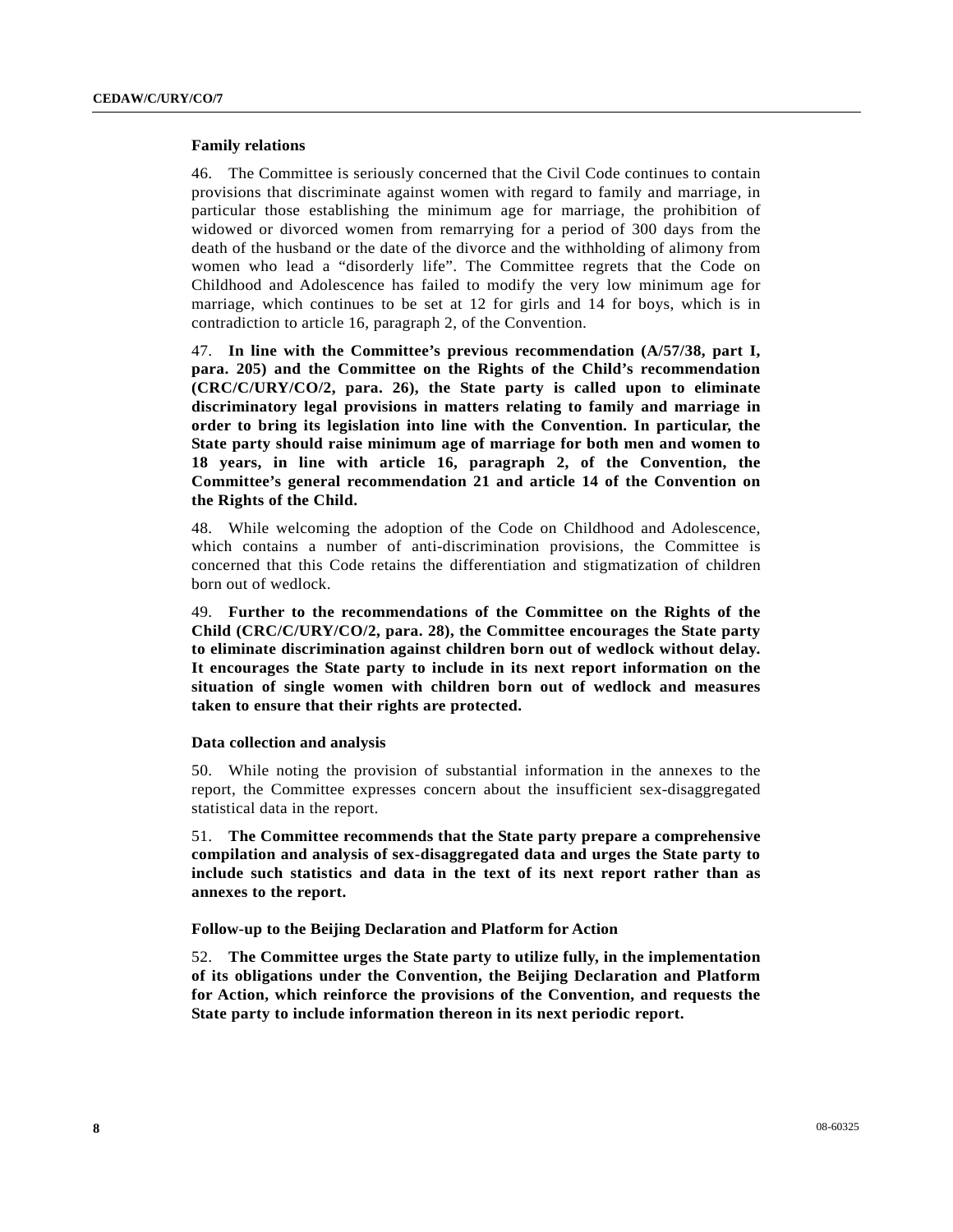**Millennium Development Goals** 

53. **The Committee also emphasizes that full and effective implementation of the Convention is indispensable for achieving the Millennium Development Goals. It calls for the integration of a gender perspective and explicit reflection of the provisions of the Convention in all efforts aimed at the achievement of the Millennium Development Goals and requests the State party to include information thereon in its next periodic report.** 

#### **Dissemination of concluding observations**

54. **The Committee requests the wide dissemination of the present concluding observations in Uruguay in order to make the people, including Government officials at federal, provincial and territorial levels, politicians, parliamentarians and women's and human rights organizations, aware of the measures that have been taken to ensure de jure and de facto equality of women, as well as the further steps that are required in this regard. It requests the State party to continue to strengthen the dissemination, in particular to women's and human rights organizations, of the Convention, its Optional Protocol, the Committee's general recommendations, the Beijing Declaration and Platform for Action and the outcome of the twenty-third special session of the General Assembly, entitled "Women 2000: gender equality, development and peace for the twenty-first century".** 

#### **Ratification of other treaties**

55. **The Committee notes that the adherence of Uruguay to nine major international human rights instruments**[1](#page-8-0) **enhances the enjoyment by women of their human rights and fundamental freedoms in all aspects of life. The Committee therefore encourages the Government of Uruguay to ratify the treaties to which it is not yet a party, namely the Convention on the Rights of Persons with Disabilities, and the International Convention for the Protection of All Persons from Enforced Disappearance.**

#### **Article 20, paragraph 1**

<span id="page-8-0"></span>**\_\_\_\_\_\_\_\_\_\_\_\_\_\_\_\_\_\_** 

56. The Committee encourages the State party to accept, as soon as possible, the amendment to article 20, paragraph 1, of the Convention concerning the meeting time of the Committee.

<sup>1</sup> The International Covenant on Economic, Social and Cultural Rights; the International Covenant on Civil and Political Rights; the first Optional Protocol to the International Covenant on Civil and Political Rights; the second Optional Protocol to the International Covenant on Civil and Political Rights; the International Convention on the Elimination of All Forms of Racial Discrimination; the Convention on the Elimination of All Forms of Discrimination against Women; the Convention against Torture and Other Cruel, Inhuman or Degrading Treatment or Punishment; the Convention on the Rights of the Child; and the International Convention on the Protection of the Rights of All Migrant Workers and Members of Their Families.